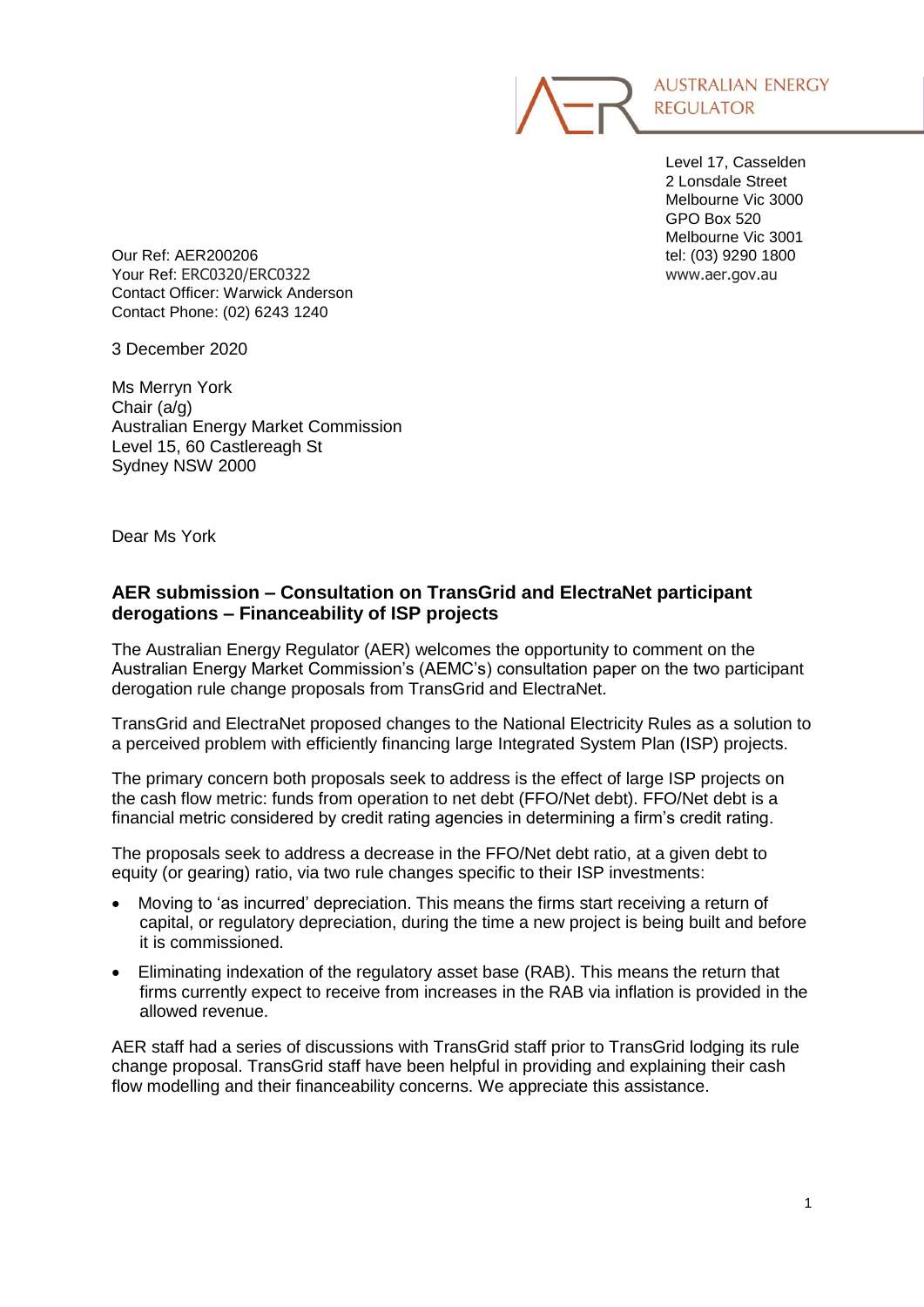We support the framework the AEMC has proposed for assessing the rule change and agree that it should be carefully considered. However, we suggest the explicit consideration of regulatory compliance and administration costs, which are likely to increase somewhat with the creation of a second RAB.

TransGrid's modelling shows expected large investments relative to the size of its RAB will decrease FFO/Net debt at a given debt to equity ratio. This is a consequence of the lower incremental depreciation relative to the size of the remaining RAB still to be recovered in the early years of the economic life of regulatory investments – we noted the effect of longer average residual asset lives on FFO/Net debt when we made the *Rate of return instrument* (RoRI) in 2018.

However, at this time it is not clear to us whether the decrease in FFO/Net debt at a given gearing ratio indicates there is a financeability issue that requires a regulatory response or rule change.

First, the FFO/Net debt metric is one component of a broader assessment made to assess financeability and credit ratings. Typically, credit rating agencies review a range of quantitative and qualitative factors when making their assessments. While FFO/Net debt is an important component of this assessment, a decrease in the metric does not of itself indicate an issue that requires the rule change.

Second, financeability is substantially impacted by the practices and choices made by the firm itself. Regulated firms can, and do, engage in a range of practices specific to managing their own operations. This includes adopting individual financing and capital structure decisions to accommodate circumstances and management choices. It is therefore important to assess whether any potential issues can be managed by TransGrid and ElectraNet before requiring a regulatory response funded by consumers. In particular, choices about the proportion of debt and equity are central as well as choices about the character of capital instruments. The AER does not have a formal obligation to consider financeability under the rules, however, where regulators have included financeability tests within the regulatory regime they have generally stressed that the primary responsibility for managing financeability rests with the regulated businesses.

Third, if it is the case that some adjustment to the rules is warranted, the proposed rule change does not appear to be proximate to the cause and other options should be considered. While the proposed rule change has the effect of increasing cash flows in the early years it introduces other consequences that may cause problems later. An alternative rule change would be to move to as incurred depreciation for all ISP investments but to not remove RAB indexation. We already use as incurred depreciation for distribution businesses. We note as incurred depreciation also brings forward some revenue recovery into the earlier years of project construction. It would remove the cash flow dip that is evident during the construction stage of ISP projects and avoids the broader consequences of removing indexation on the RAB as a result of the proposed rule change. It also retains the current 'real return' framework, meaning consumer prices continue to move with inflation. However, it encounters similar issues around a timing mismatch between payments and benefits received by consumers as the proposed rule change. Another alternative would be to consider whether the depreciation profile of ISP projects might be adjusted.

We think the rule change raises potential consequences that require careful consideration:

 The proposed changes are net present value neutral (NPV), but have the effect of moving regulatory depreciation forward in time. This materially increases FFO over roughly the first third of an investment's life. This changes the profile of revenue and ultimately the prices that consumers will pay.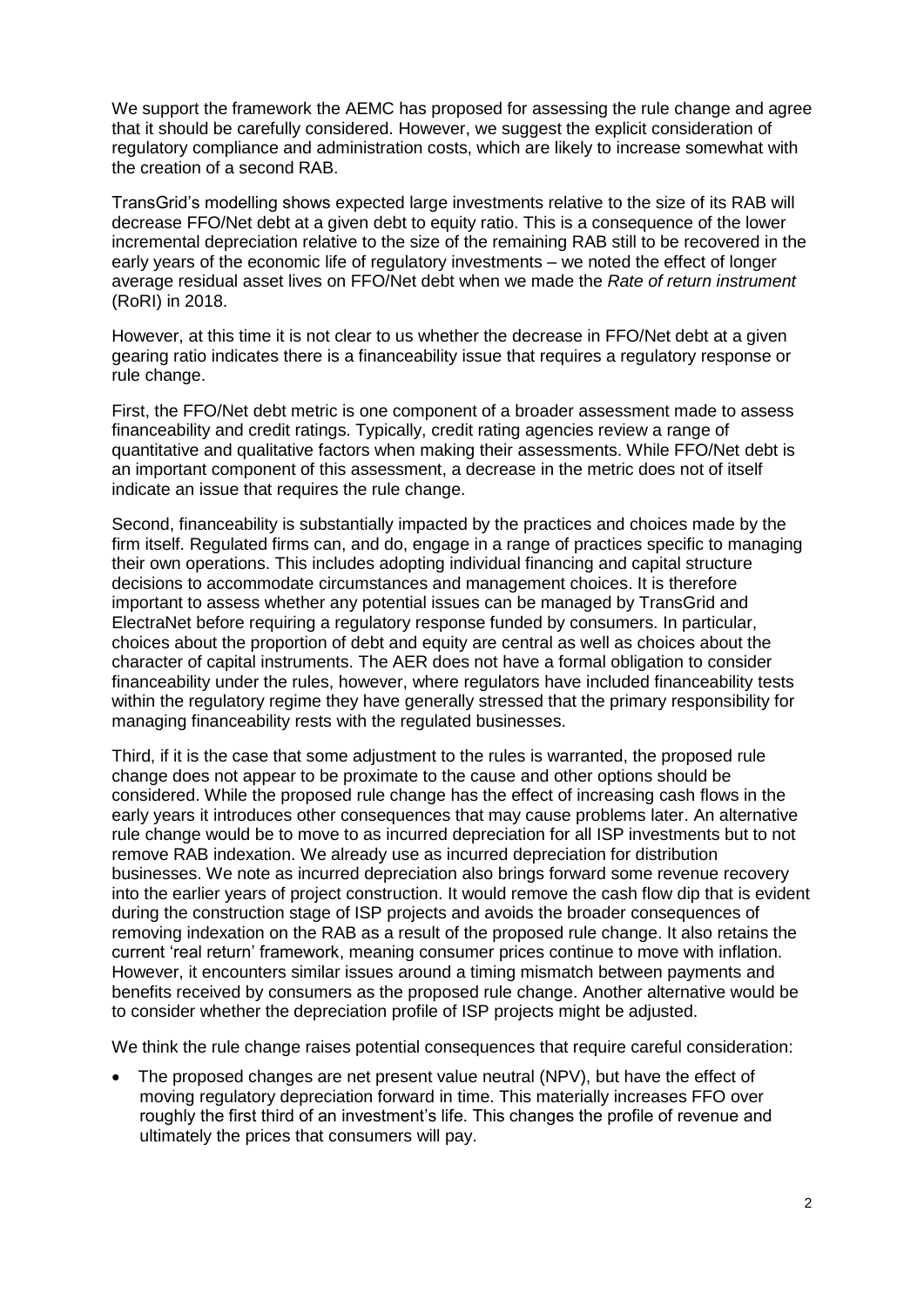- Current consumers pay for more of the regulatory asset than they consume in a value sense, while future consumers will pay less. This raises intergenerational equity considerations. There is also a question about whether this type of profile aligns with the expected net benefits of the project.
- There are changes to the allocation of inflation risk through no longer indexing the RAB and effectively moving to a 'nominal return' framework. As a result of this change prices will no longer move with actual inflation even though this is the case for most consumers' incomes.
- The regulatory cash flows will be materially lower in the second half of the assets' lives and this may cause cash flow problems in the future. We have seen this impact in overseas jurisdictions where accelerated depreciation has been employed.

Overall, we do not consider TransGrid and ElectraNet have made the case for the proposed rule change. The financing challenges service providers face on large investments are not unique and are faced by other firms with revenue streams increasing with inflation, for example through long term contracts or regulation. Nevertheless, we recognise this is a difficult assessment because it is necessary to anticipate the potential actions of TransGrid and ElectraNet and potential investors. There is some risk that TransGrid and ElectraNet might not go ahead with the project (even with the rule change). This would result in the net benefits from these projects not being realised. A broader framework issue is whether other parties should be permitted to invest in regulated infrastructure if the service providers do not do so.

In respect of ElectraNet's rule change proposal, we have not had contact from ElectraNet on financeability issues. We note that ElectraNet has not provided modelling to the AEMC, or the AER, in support of its proposal. We have undertaken some preliminary cash flow analysis which suggests that ElectraNet's financial metrics are consistent with its current credit rating at a 60% gearing ratio. This analysis suggests the issues raised in the rule change proposal are more likely to be specific to individual firms and their practices rather than the regulatory framework more generally and are therefore within the remit of each firm.

Finally, we note that as part of our process for preparing the next RoRI we will be considering a range of issues that intersect with your assessment including the appropriate benchmark gearing ratio going forward.

In the attachment to this letter, we set out our detailed considerations for the AEMC on specific aspects of the rule change proposals.

We look forward to continuing to work with the AEMC on these rule change proposals. To discuss any matters raised in this submission, please contact Warwick Anderson on (02) 6243 1240.

Yours sincerely

Clare Savage **Chair** Australian Energy Regulator

Sent by email on 03.12.2020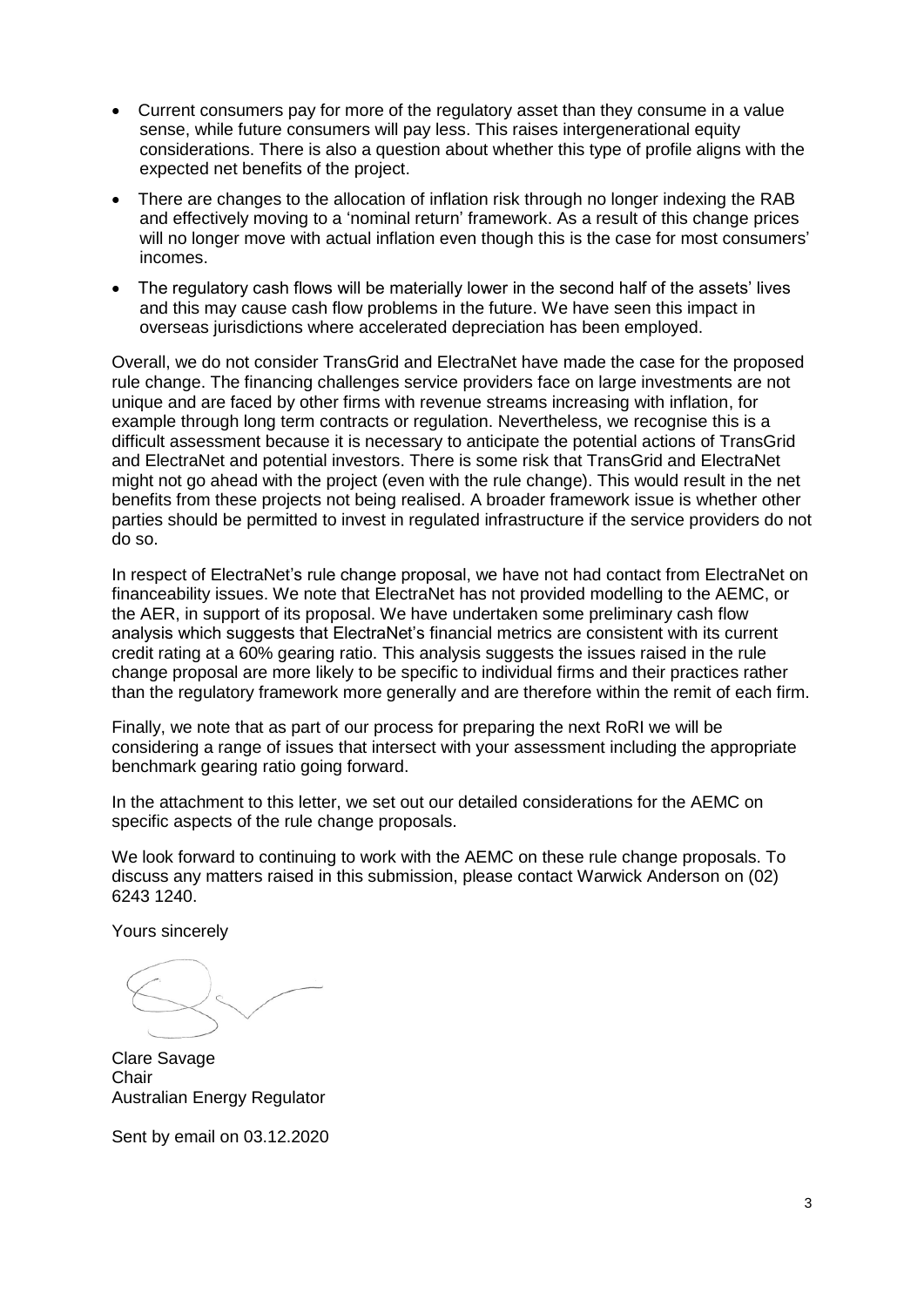# **Attachment: Detailed response to consultation paper**

This attachment covers the following points:

- The framework for assessing the rule change proposals.
- The current regulatory framework, including the *Rate of return instrument* (RoRI) and whether regulated businesses should be able to achieve all parameters used in the RoRI.
- The TransGrid and ElectraNet proposals, their justification, and the expected impact of these on energy consumers.
- Financeability and the FFO/Net debt metric
- Can financeability be addressed under the current economic regulatory framework?
- Does it appear a rule change is required, and what are the risks if a rule change does not proceed?
- Are there preferable rule changes to provide flexibility to allow the AER to take financeability into account in its regulatory determinations?
- Transitional issues if a rule change went ahead.
- Other issues.

-

# **The framework for assessing the rule change proposals**

The AER largely agrees with the AEMC's assessment framework, although we note that the criteria the AEMC set to help assess the proposals are interrelated. One addition we would suggest is the explicit consideration of regulatory compliance and administration costs, which are likely to increase somewhat with the creation of a second RAB.

Fundamentally, these rule changes raise the issue of whether the current regulatory framework and its settings remain appropriate for all investments (including large ISP investments), or if modifications are appropriate in certain circumstances.

We consider modifications may be appropriate where they would be expected to materially better promote the National Electricity Objective (NEO).

# **The current regulatory framework, including the RoRI and whether regulated businesses should be able to achieve all parameters used in the RoRI**

The current regulatory framework provides investors with a stable and predictable regulatory investment framework that includes an ex-ante return on their investments. This allowed return should be commensurate with the efficient financing costs of these regulated investments. As we noted in our 2018 RoRI *Explanatory statement*, we consider this is reflected in the prevailing market cost of capital (or weighted average cost of capital) for an investment with a similar degree of risk as that which applies to a service provider in respect of the provision of regulated services.<sup>1</sup> The process for setting revenue and capital expenditure forecasts in regulatory determinations is clearly laid out in legislation.

The regulatory framework is effectively a 'real return' framework that provides an allowance for inflation via indexing the RAB.<sup>2</sup> Key features of the framework include:

<sup>1</sup> AER, *Rate of Return Instrument, Explanatory statement*, December 2018, p. 33.

<sup>2</sup> AER, *Draft position, Regulatory treatment of inflation*, October 2020, p. 10.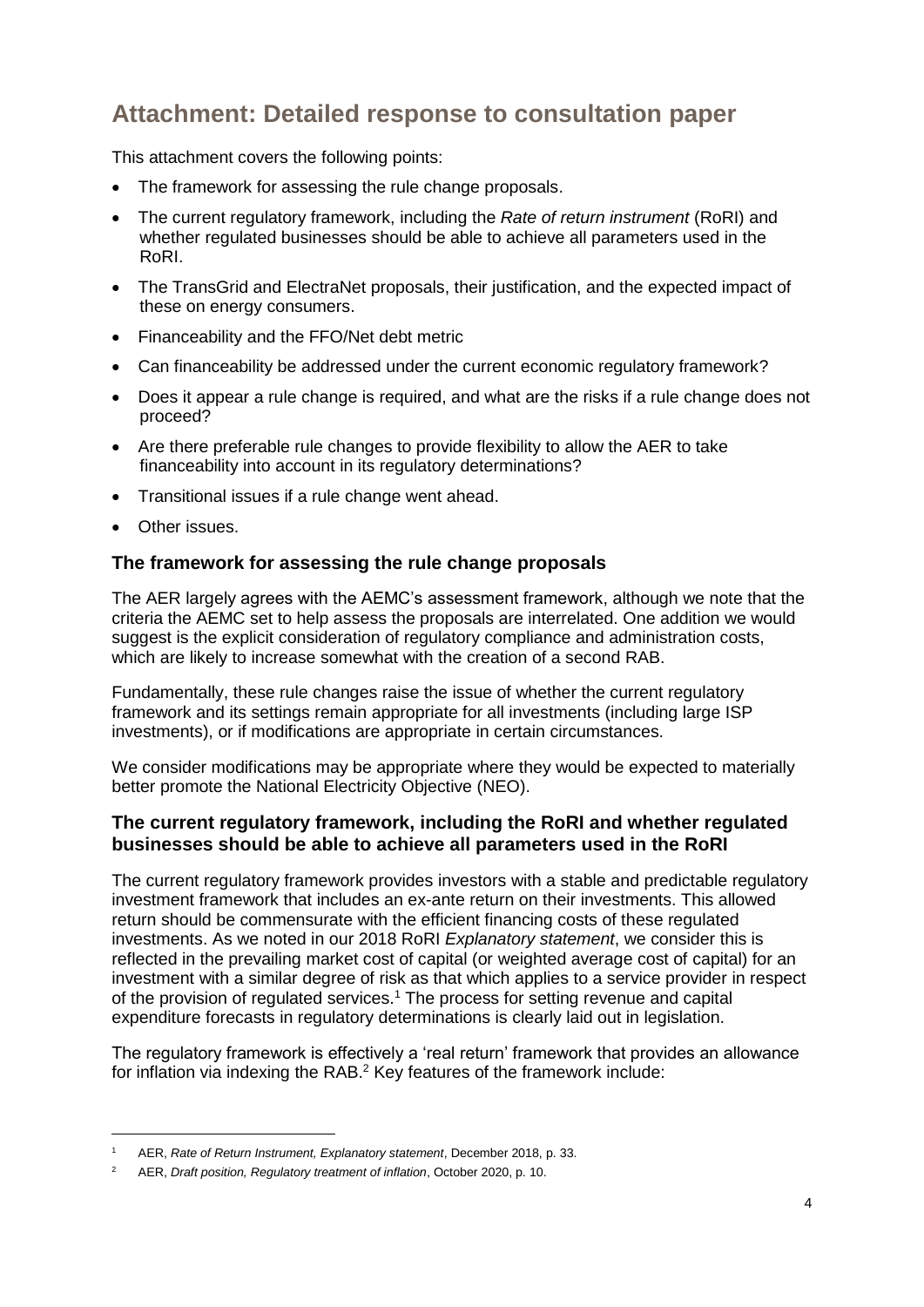- A locked-in RAB that is maintained in real terms via increasing it in line with outturn consumer price index (CPI) inflation;
- A return of capital via regulatory depreciation over the economic lives of the assets;
- Ex-ante allowances for return on capital, operating expenditure, capital expenditure and tax;
- A range of incentive mechanisms to encourage and reward efficiencies in the provision of regulated services;
- Allowances for extra expenditure, beyond the revenue determination, under a number of NER mechanisms such as cost pass throughs and contingent projects;
- A revenue cap where any under (over) recovery is recovered (paid back) in the following year with interest at the regulated return on capital; and
- A well specified and clear propose-respond model for regulatory determinations.

These features of the regulatory framework make it relatively low risk and stable and have facilitated sufficient investment over multiple regulatory control periods. In our recent *Electricity network performance report* we stated:<sup>3</sup>

…we observe that consumers are getting a more reliable supply of electricity and paying less for this supply than they have previously. At the same time, NSPs continue to attract sufficient investment to fund efficient expenditure in their networks.

In this respect, the current real return framework with RAB indexation is well tried and tested in jurisdictions in Australia and overseas and has been shown over an extended period to support efficient investment.

The current regulatory framework should encourage efficient investment and use of infrastructure and promote the NEO by:

- Allowing an ex-ante return on capital in line with the efficient financing costs of the investment;
- Depreciating the value of the assets in the RAB using a profile that reflects the nature of the assets over their economic life; and
- Providing incentives to improve the efficiency of investment and provision of regulated services.

## *The Rate of return instrument*

-

The allowed return on capital is set under the RoRI. This is arguably the central piece of the current regulatory framework. Other ex-ante allowances, for example for operating expenditure, provide for other expected costs and facilitate the ex-ante allowance under the RoRI being achieved.

We consider the regime should be set to achieve the NEO and provide service providers with a reasonable opportunity to recover at least their efficient costs. However, this does not require service providers to be able to achieve the benchmark assumptions used in making and applying the RoRI at all times. The benchmark assumptions used in making and applying the RoRI are for the purpose of estimating an allowed rate of return that is commensurate with the efficient financing costs of the regulatory investments, but go no further.

<sup>3</sup> AER, *Electricity Network Performance Report 2020*, September 2020, p. 2.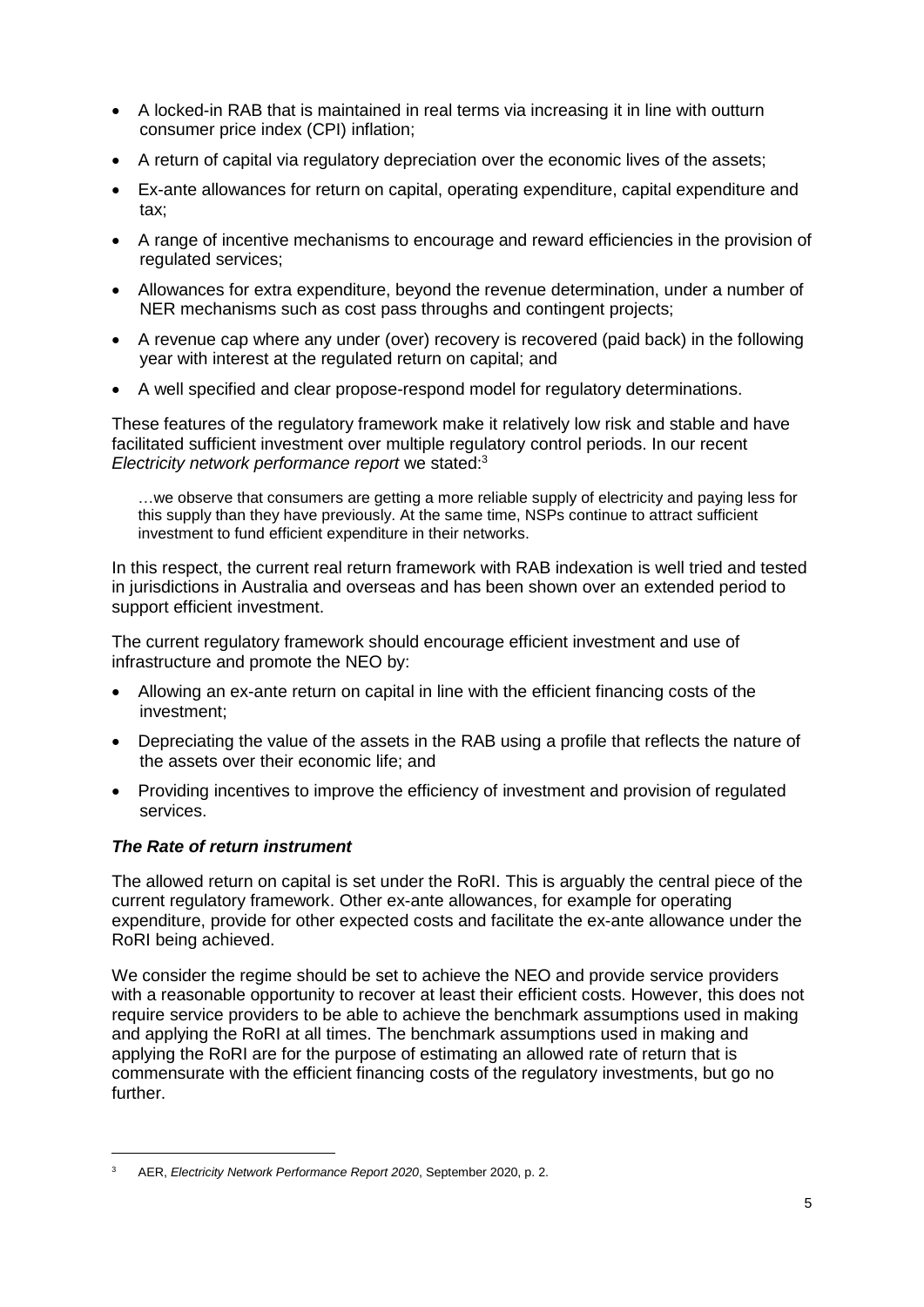We do not expect all regulated firms to operate consistently with any or all of these inputs, or the benchmarks they are based upon. For example, not all firms will:

 Have a capital structure of 60% debt to 40% equity. When we finalised the RoRI, the firms currently traded on the ASX we used as part of our benchmark set (APA, SKI and AST) all had less than 60% gearing in their capital structure.<sup>4</sup> Firm gearing has also changed materially through time as shown in table 1.

|                 | <b>ENV</b> | <b>APA</b> | <b>DUE</b> | <b>AST</b> | <b>SKI</b> | <b>AVE</b> |
|-----------------|------------|------------|------------|------------|------------|------------|
| 2006            | 66%        | 51%        | 79%        | 56%        | 60%        | 62%        |
| 2007            | 65%        | 59%        | 67%        | 55%        | 57%        | 61%        |
| 2008            | 77%        | 73%        | 76%        | 59%        | 70%        | 71%        |
| 2009            | 75%        | 68%        | 80%        | 70%        | 70%        | 73%        |
| 2010            | 74%        | 61%        | 80%        | 64%        | 65%        | 69%        |
| 2011            | 66%        | 53%        | 79%        | 64%        | 62%        | 65%        |
| 2012            | 63%        | 47%        | 72%        | 59%        | 59%        | 60%        |
| 2013            | 53%        | 46%        | 71%        | 57%        | 62%        | 58%        |
| 2014            | 47%        | 45%        | 64%        | 58%        | 55%        | 54%        |
| 2015            |            | 50%        | 62%        | 59%        | 56%        | 57%        |
| 2016            |            | 49%        | 51%        | 57%        | 51%        | 52%        |
| 2017            |            | 49%        |            | 52%        | 50%        | 50%        |
| 2018            |            | 45%        |            | 56%        | 54%        | 52%        |
| 2019            |            | 45%        |            | 55%        | 57%        | 52%        |
| 2020            |            | 45%        |            | 59%        |            | 52%        |
| 5 Year average  |            | 47%        | 51%        | 56%        | 53%        | 52%        |
| 10 year average | 57%        | 47%        | 66%        | 58%        | 56%        | 55%        |

**Table 1 – Gearing estimates based on market values**

Source: Annual reports, AER analysis.

- Operate as a company and incur associated Australian corporate tax. We examined corporate structures in our 2018 tax review and found a number of firms were operating under a variety of corporate structures, including as partnerships or trusts. Different structures are set out in our final report on our *Review of regulatory tax approach*. 5
- Issue 10 year maturity debt smoothly over 10 years. Consulting work by Chairmont for us in 2018 and 2019, and updated by us in 2020, show firms we regulate will materially vary the maturity of their debt at issuance.<sup>6</sup>

<sup>4</sup> AER, *Rate of Return Instrument, Explanatory statement*, December 2018, p. 65.

<sup>5</sup> AER, *Final report, Review of regulatory tax approach*, December 2018, p. 35. Available here: <https://www.aer.gov.au/networks-pipelines/guidelines-schemes-models-reviews/regulatory-tax-approach-review-2018>

<sup>6</sup> Chairmont, *Aggregation of return on debt* data, April 2018, p 10; Chairmont, *Aggregation of Debt Data for Portfolio Term to Maturity,* June 2019, p 4; AER, *Rate of return Energy network debt data Draft working paper,* June 2020, pp 11-14.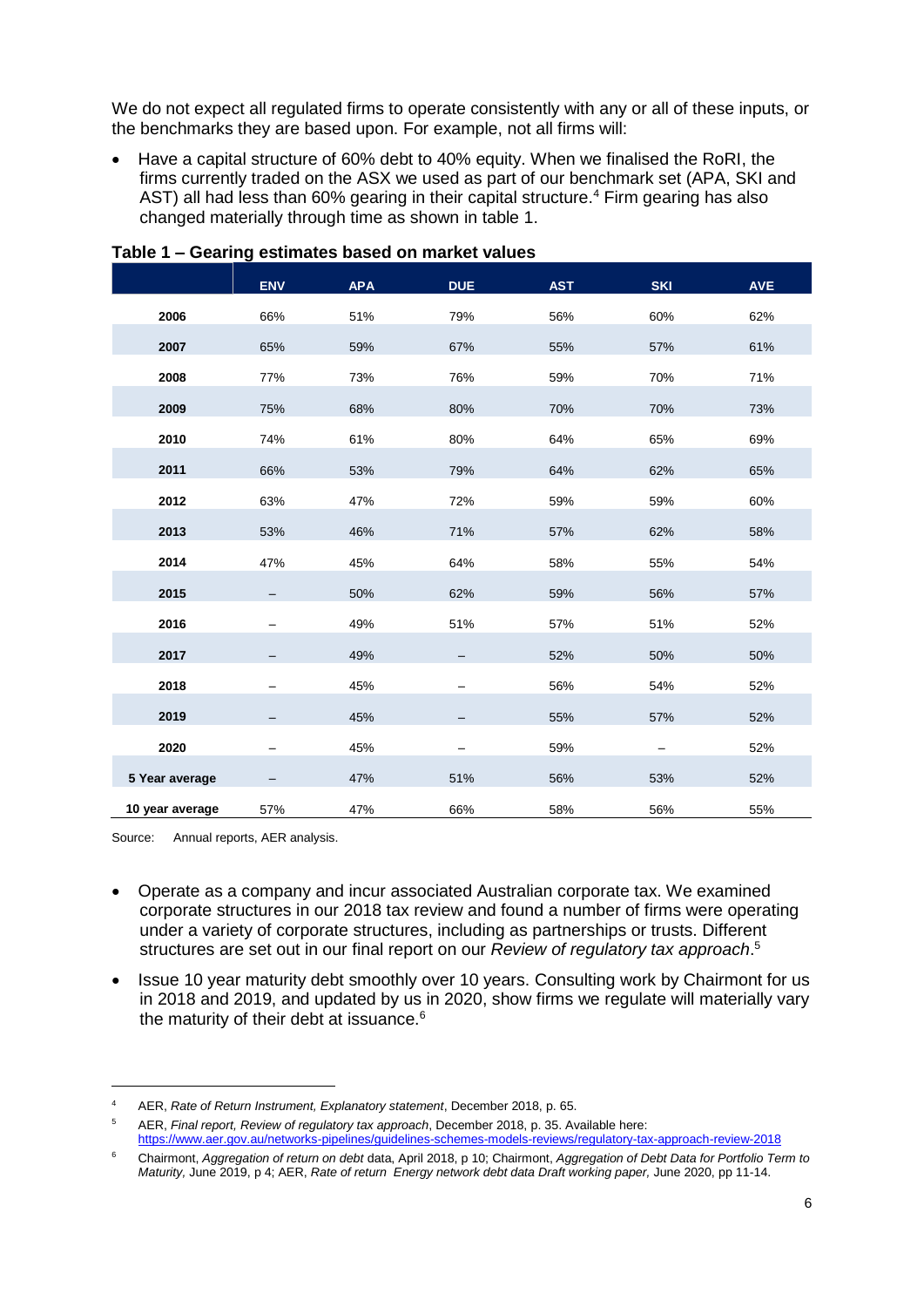Have a BBB+ credit rating (noting this is not directly used in the RoRI, but is the benchmark credit rating). When we finalised the RoRI in 2018, while the industry median credit rating was BBB+, firms we considered were rated BBB (or Baa2), BBB+ (or Baa1), and A- (or Aaa3). $<sup>7</sup>$ </sup>

Of relevance to the rule change proposals, we noted the following in the RoRI explanatory statement:

- We decided not to reduce the benchmark firm gearing of 60% debt to 40% equity used in the 2013 *Rate of return guideline*, despite average firm gearing being under 55% debt over the prior 5 years. This was in part because the allowed return was relatively invariant to gearing. 8
- We considered firms would have sufficient cash flow if they needed to reduce their debt levels (to achieve certain financial metrics). 9

We also note we considered sector benchmarks rather than firm specific details in making the RoRI. The firms we regulate have flexibility in their capital structure decisions and employ this accordingly. For example, AusNet Services currently has around 1.4 billion AUD face value of subordinated callable floating rate notes, or close to 10% of the company's capital on issue; an Australian dollar (AUD) \$650 million callable floating coupon bond issued in Oct 2020 and maturing on 6 Oct 2080; a US dollar \$375 million callable floating coupon Eurobond issued in Mar 2016 and maturing on 17 Mar 2076; and a Singapore dollar \$200 million callable floating coupon Eurobond issued in Mar 2016 and maturing on 7 Sep 2016. <sup>10</sup> In making the 2018 RoRI we treated this type of security as 100% debt, whereas a rating agency may not. In an ASX announcement, following AusNet Services' pricing of \$650 million of these securities in September 2020, AusNet Services indicated it expected these to be treated as 50% equity by rating agencies.<sup>11</sup>

Finally, we note that the AEMC has effectively asked if it was appropriate for large new investments in the RAB to immediately receive the trailing average return on debt. We have discussed this further under "*Other issues*" at the end of this attachment.

# **TransGrid and ElectraNet's justification for the rule change, and the expected and potential impacts of these on energy consumers**

TransGrid proposed the rule change will better achieve the NEO because:<sup>12</sup>

- The large ISP investments required will result in its free cash flow to net debt decreasing for an extended time below the lower bound threshold for BBB credit rating, absent further equity capital injections;
- Its shareholders are unlikely to be prepared to put in more equity capital; and
- Absent the rule change TransGrid and ElectraNet may choose to not proceed with the ISP projects, meaning, if others do not step forward, energy consumers lose the economic benefits these projects are expected to generate.

<sup>7</sup> AER, *Rate of Return Instrument, Explanatory statement*, December 2018, pp. 284–285.

<sup>8</sup> AER, *Rate of Return Instrument, Explanatory statement,* December 2018, pp. 66–67.

<sup>9</sup> AER, *Rate of Return Instrument, Explanatory statement,* December 2018, p. 404.

<sup>10</sup> In its 2020 Annual report, as at 31 March 2020, AusNet Services reported total assets of \$14.284.8 billion AUD: *AusNet Services Annual Report 2020*, p. 77; AusNet Services ASX Announcement¸ *AusNet Services successfully prices AUD 650M subordinated hybrid issue*, 25 September 2020; AusNet Services ASX Announcement, *AusNet Services successfully prices USD 375M hybrid offer*, 10 March 2016; AusNet Services, *AusNet Services successfully prices SGD 200M hybrid offer*, 1 March 2016; Thomson Reuters Eikon.

<sup>11</sup> AusNet ASX Announcement¸ *AusNet Services successfully prices AUD 650M subordinated hybrid issue*, 25 September 2020.

<sup>12</sup> Incenta, *TransGrid rule change proposal – Attracting capital for ISP projects*, September 2020, pp. 2–3, 14.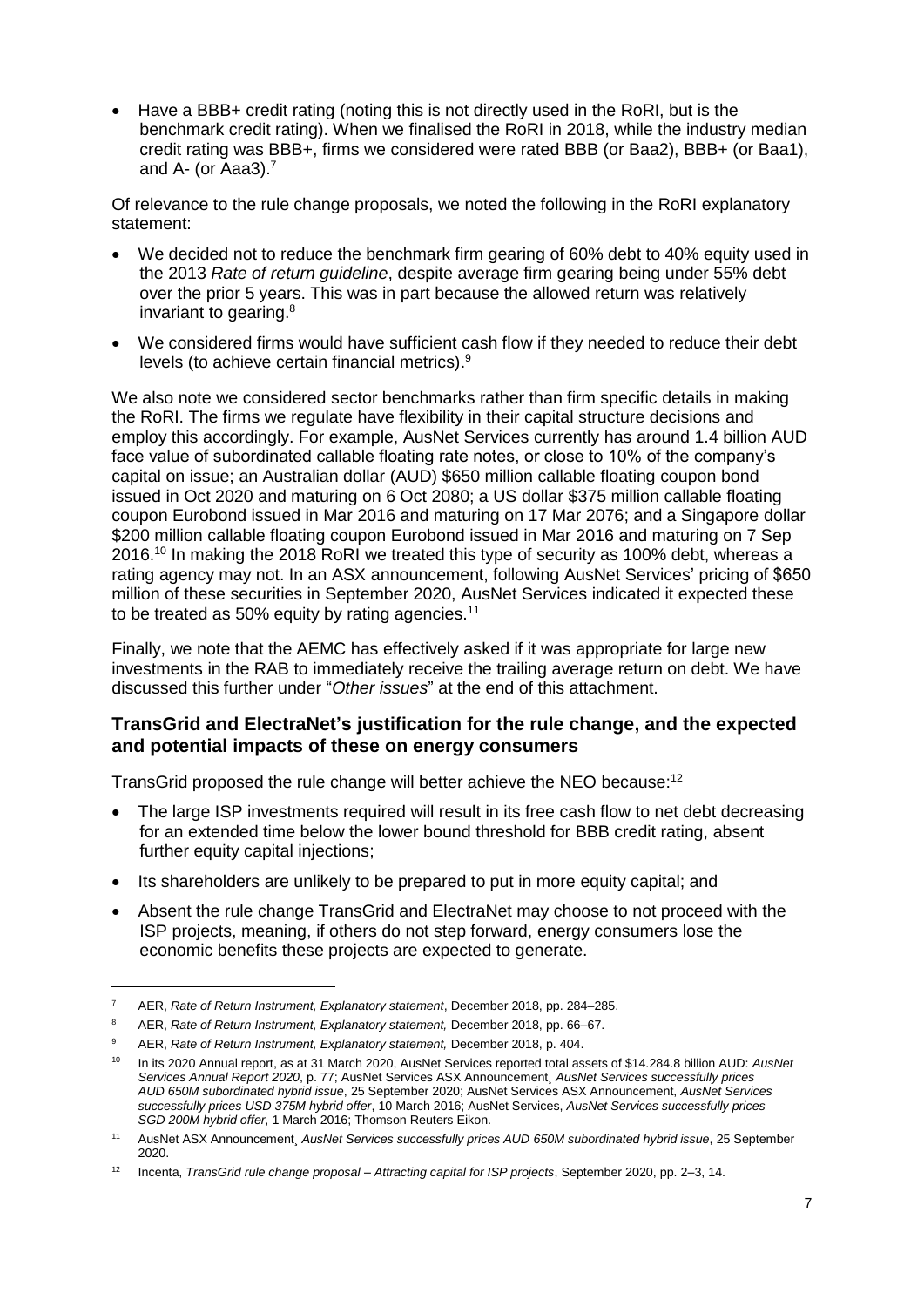ElectraNet proposed it shares the same challenges as TransGrid and has therefore lodged an equivalent rule change request.<sup>13</sup>

The rule change effectively proposed bringing forward regulatory depreciation via two methods: the removal of the indexation of the RAB; and using 'as incurred' depreciation. Economically, this results in approximately 70 per cent of the asset value being paid off in real terms by consumers (via regulatory depreciation) over the first half of the project's life. The current approach, that indexes the RAB and uses 'as commissioned' depreciation, results in real straight line depreciation with around 45% of the asset value being paid off in real terms over the first half of the project's life. This is shown in [Figure 1.](#page-7-0)



<span id="page-7-0"></span>**Figure 1 TransGrid portion of Project EnergyConnect – real RAB over time**

Source: AER analysis, TransGrid, *A.3A – PEC – Post-tax revenue model – BAFO outcome,* September 2020. Note: TransGrid's cost estimates for Project EnergyConnect contains \$295 million (\$2018–19) of land and easements which are not subject to depreciation. Therefore there is some residual value in the RAB at the end of Project EnergyConnect's estimated economic life.

We note that the UK energy regulator Ofgem had accelerated revenue recovery at various points in the past, in part driven by financeability concerns.<sup>14</sup> These adjustments appear to have been made in an NPV neutral manner, and therefore have the effect of accelerated depreciation, in the same manner that TransGrid and ElectraNet's rule change proposes.

We have examined the future consequences of adjusting depreciation allowances to meet certain financial metrics in the short term in past determinations. In particular, our final decision for AGN (SA)'s 2016–21 access arrangement found that accelerating depreciation in one or more regulatory periods means future financial metrics will necessarily be relatively worse compared to a long term indexed RAB depreciation approach, all else being equal.<sup>15</sup> Similarly, Ofgem engaged CEPA to consider 'issues relating to financeability', and found that Ofgem's approach of factoring in financeability in past decisions has resulted in 'an increase

<sup>13</sup> ElectraNet, *Rule change proposal Making ISP Projects Financeable – Participant Derogation*, p. 3.

<sup>14</sup> Ofgem, *RPI-X@20 Finance Working Group Paper*, October 2009, pp. 5–6.

<sup>15</sup> AER, *Final decision Australian Gas Networks access arrangement – Attachment 5 – Regulatory depreciation*, May 2016, pp. 42–46.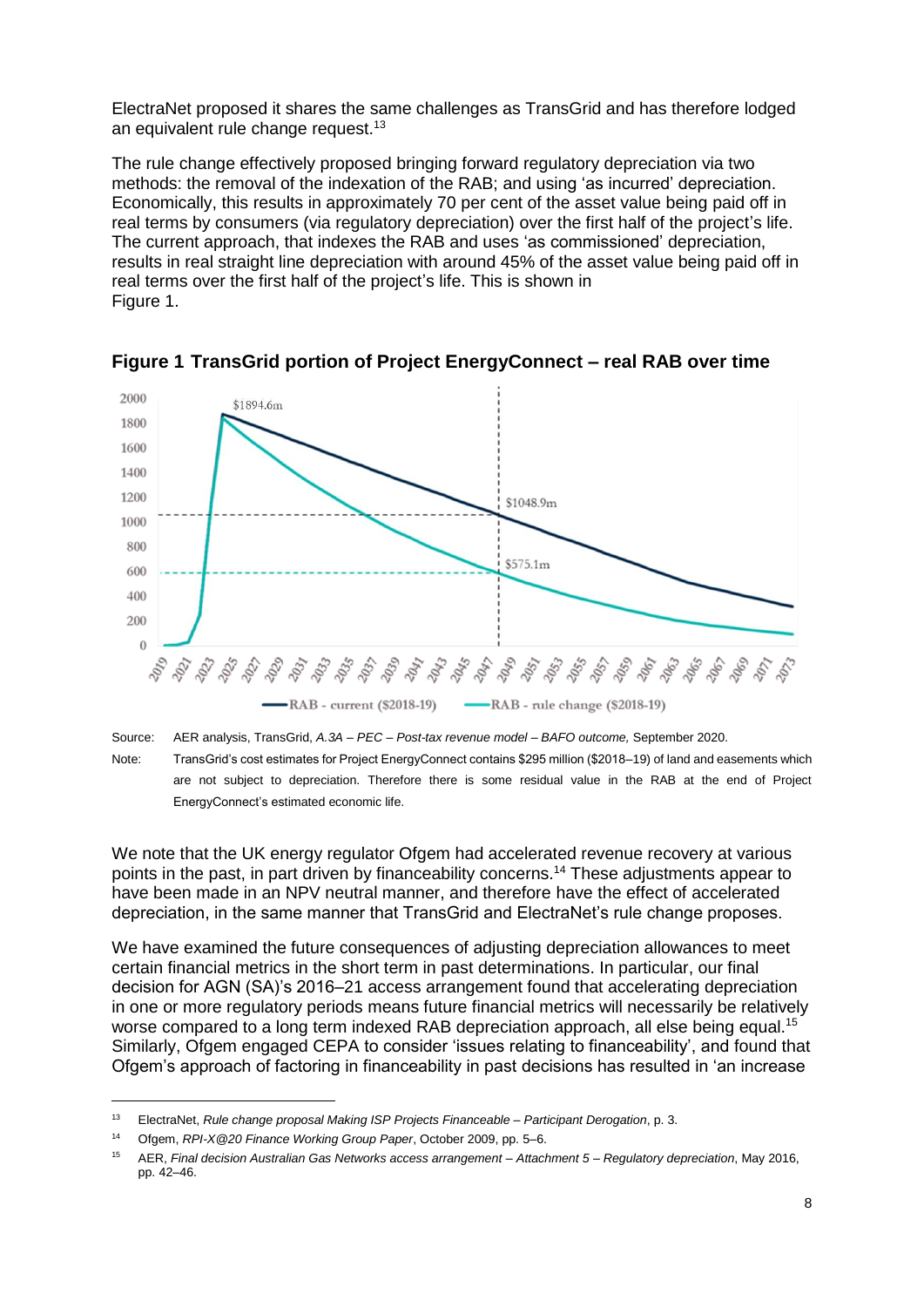in the proportion of assets that are subject to accelerated depreciation in part because the previous acceleration exacerbated the perceived cash flow constraints as the capex programme grows.'<sup>16</sup> This highlights a long term risk of using regulatory depreciation to increase cash flows in the short to medium term.

We have also modelled the profile of TransGrid's revenue (comprising return on capital and regulatory depreciation) under our current regulatory framework as well as its profile if a rule change was to apply to the Project EnergyConnect ISP investment. [Figure 2](#page-8-0) demonstrates the front-loading of cash flows in the earlier years and then lower cash flows in future years, relative to the current framework.

<span id="page-8-0"></span>**Figure 2 TransGrid – real return on capital and regulatory depreciation for Project EnergyConnect** 



Source: AER analysis, TransGrid, *A.3A – PEC – Post-tax revenue model – BAFO outcome,* September 2020.

TransGrid, in its rule change proposal, stated that consumers will be paying, on average, an additional \$3 per year for the remaining years of the current 2018–23 regulatory control period as a result of the rule change for Project EnergyConnect. <sup>17</sup> We agree with TransGrid's calculations, however we note that the capex profile for Project EnergyConnect is skewed towards the final years of the construction period. As a result, the additional \$3 per year does not accurately reflect the true extent of the impact on consumers due to the rule change. When considering the impact over the next two regulatory control periods (10 years) from 2023–24, we expect the average household would pay an additional \$6.5 per year. Given the NPV neutral nature of the rule change over the life of the ISP project, consumers will be paying less in the future. Based on our modelling, we would expect the average household to be paying \$5 less per year over 2040–50.

# **Financeability and the FFO/Net debt metric**

-

'Financeability' in a regulatory sense is a term that has been used to refer to a service provider's ability to meet its financing requirements and to efficiently raise new capital.<sup>18</sup>

<sup>16</sup> CEPA, *RPI-X@20: providing financeability in a future regulatory framework*, May 2010, p. 2.

<sup>17</sup> TransGrid, *Rule change proposal – Making ISP projects financeable*, September 2020, p. 8.

<sup>18</sup> AER, *Rate of Return Instrument, Explanatory Statement*, December 2018, p. 392.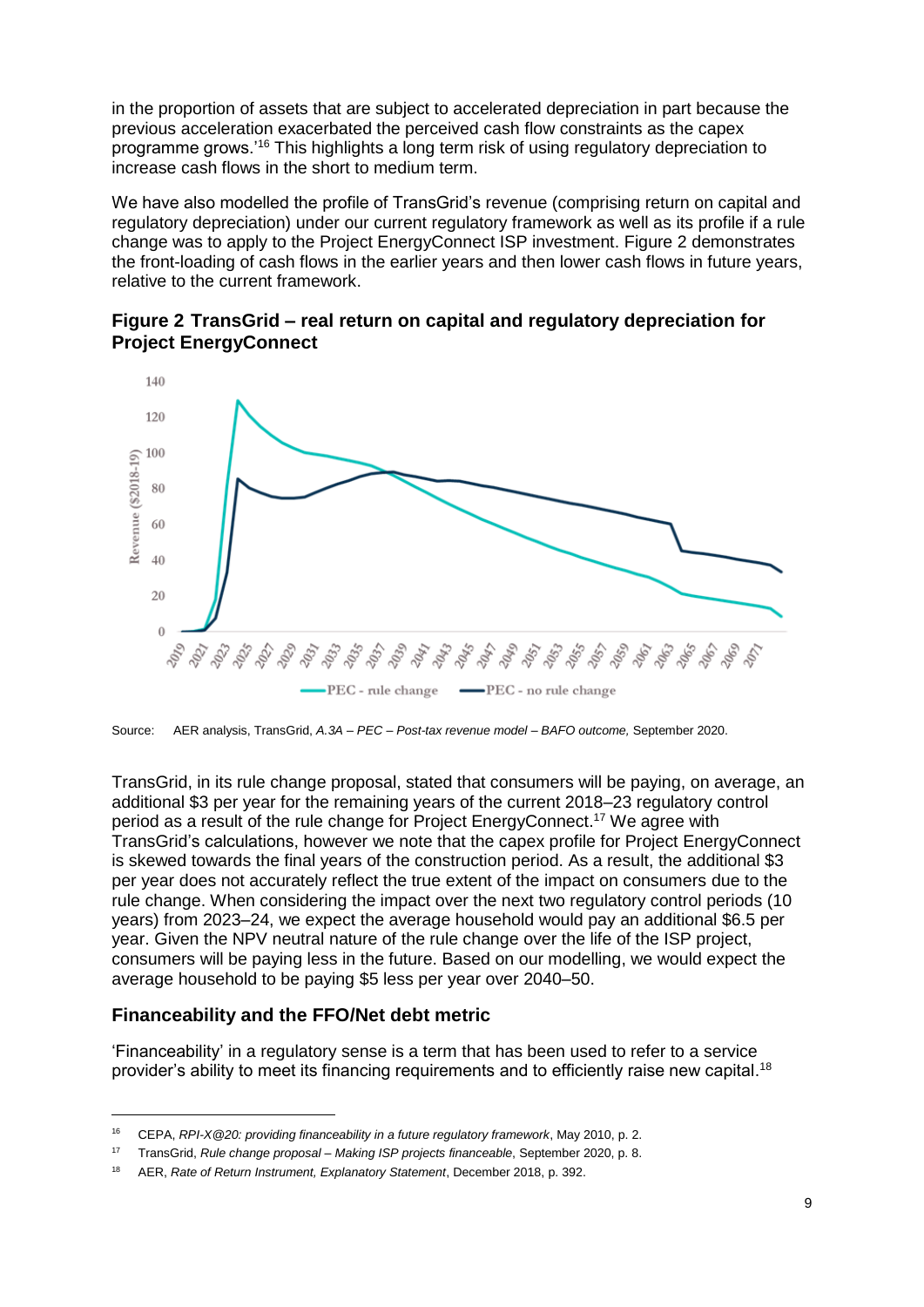However, it is not unique to regulated firms. Both regulated and non-regulated firms would be expected to seek to efficiently finance their new and existing capital investments.

In considering financeability, both regulated and unregulated firms will consider how they will fund potential investments. In looking at this we expect they may consider the financial metrics associated with the investment options, any implications for their capital structure, and ultimately if investments are financeable.

Firms consider the financial metrics employed by rating agencies when managing their finance strategy. In this context, rating agencies have lower bounds for financial metrics including the FFO/Net debt metric. While there can be exceptions without ratings downgrade, rating agencies may expect firms to stay above lower bounds in the medium to long term.

We note that different remaining asset lives are likely to result in different forecast cash flow profiles for a given RAB size. This is because it alters the depreciation allowance as a percentage of the value of the RAB. This may in turn result in materially different forward looking financial metrics across regulated firms for a given gearing level. We observed this fact when we made the 2018 RoRI.<sup>19</sup> Therefore, all else being equal, firms with large investments relative to the RAB in a relatively short period would be expected to have lower free cash flows as a percentage of their RAB value. This is consistent with TransGrid's modelling.

## *What is FFO/Net debt and how is this metric used by rating agencies?*

The FFO/Net debt financial metric is a measure of free cash flow to the debt a firm has. Rating agencies use this as one of a suite of measures, both qualitative and quantitative, to determine a firm's credit rating. There are several things to note here:

- A firm's credit rating is a signal to investors about the credit worthiness of a firm's debt. Therefore, the calculation of financial metrics by rating agencies is focused on this purpose. Whereas our calculation of gearing, and other inputs to the RoRI, have the purpose of determining an appropriate overall rate of return and are calculated accordingly.
- FFO/Net debt is only one of a suite of quantitative and quantitative measures considered by rating agencies. However, we acknowledge rating agencies do appear to expect rated firms to maintain this financial metric above a given threshold level over the longer term.
- Firms can alter the FFO/Net debt financial metric themselves through a range of measures. This may be via increasing equity capital, or via issuing hybrid debt partially treated as equity by rating agencies for example. Importantly, the AER does not determine (or mandate) a firm's actual approach to capital raising, or its capital structure.
- Rating agencies do not look at regulated benchmark 'hypothetical' cash flows. They look at a firm's actual cash flows and actual debt (at the gearing level they choose).

## *How is FFO/Net debt calculated using regulatory numbers and what do changes imply?*

In a hypothetical sense, based on regulatory benchmarks, FFO/Net debt can be calculated as follows:

 $FFO/Net debt = [RoE \times (1-eearina ratio) \times RAB]$ + depreciation (net of RAB indexation)]/Debt proportion of RAB

<sup>19</sup> AER, *Rate of Return Instrument, Explanatory Statement*, December 2018, p. 402.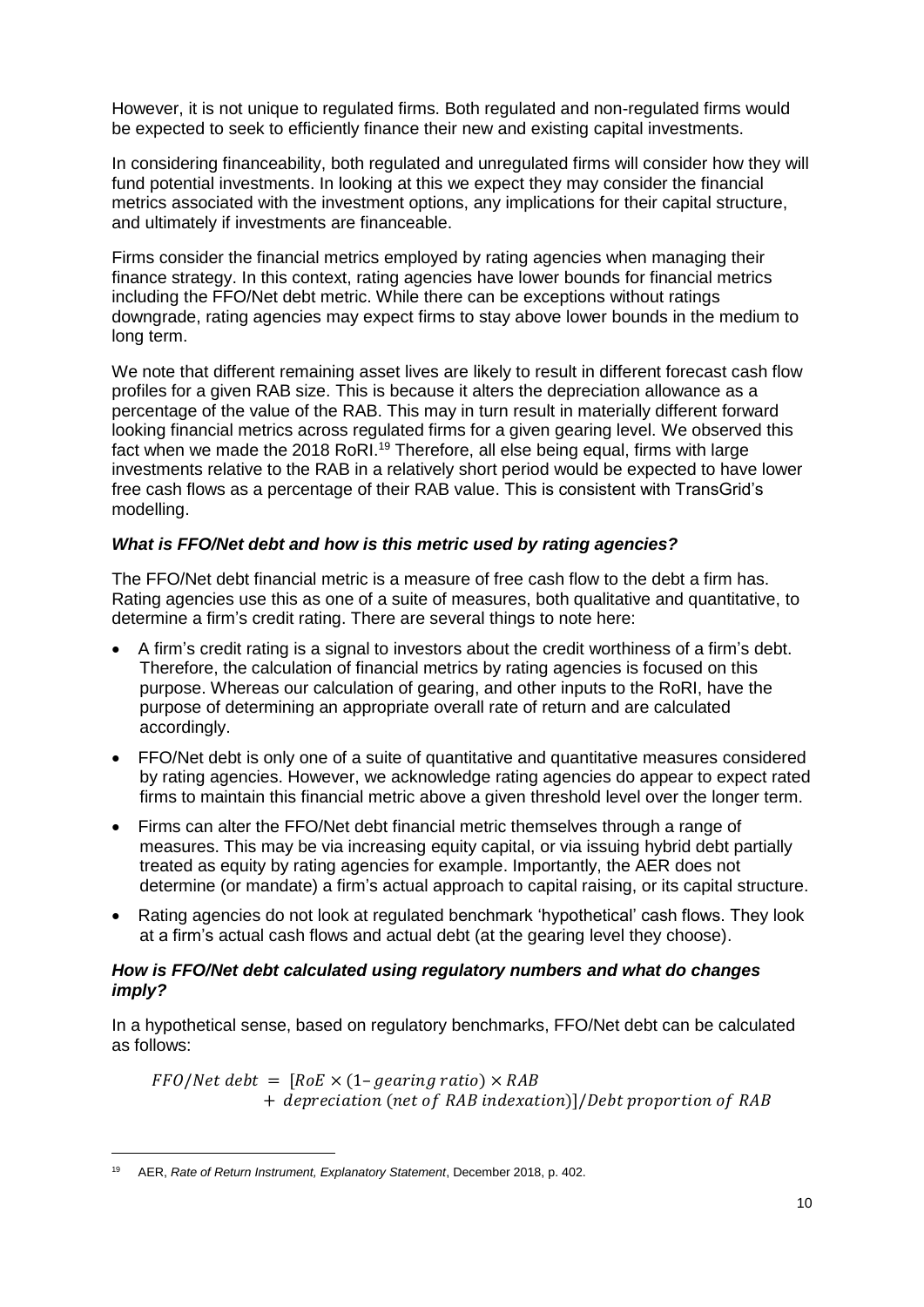This is a simplified calculation that assumes other costs equal regulatory allowances (e.g. operating expenditure). However, it shows that the metric will be sensitive to the debt proportion of the RAB used in the calculation. As we noted in our 2018 RoRI explanatory statement, if the debt proportion decreases, both the cash flows to equity increase and the debt proportion of the RAB decreases.<sup>20</sup>

The FFO modelling also incorporates the regulated tax allowance less the tax the service provider is expected to pay. This reduces the calculated FFO because the regulated tax allowance is net of the value of imputation credits. Both our and TransGrid's modelling incorporates this impact on FFO.

In TransGrid's case, the investment in Project EnergyConnect is expected to decrease its FFO/Net debt metric, at 60% gearing as shown in [Figure 3.](#page-10-0)



<span id="page-10-0"></span>

Source: AER analysis, TransGrid, *A.3A – PEC – Post-tax revenue model – BAFO outcome,* September 2020.

Note: TG base indicates TransGrid's FFO/Net debt metric if it does not undertake any ISP investments. The modelling assumes an ongoing 'business as usual' (BAU) capex profile based on our final decision for TransGrid's 2018–23 regulatory determination, repeating every 5 years. TG base for the initial 5 years also includes the approved capex amount for QNI minor.

However, an expected change in forecast financial metrics at a given debt to equity ratio does not of itself indicate a financeability issue, or that there is a regulatory framework problem. We considered hypothetical FFO/Net debt extensively when we made the 2018 RoRI<sup>21</sup> In determining to not use a financeability assessment to inform our rate of return we considered:<sup>22</sup>

- The rate of return was relatively invariant to gearing; and
- Therefore, our regulated return should be sufficient for all regulated firms to finance their operations.

<sup>20</sup> AER, *Rate of Return Instrument, Explanatory Statement*, December 2018, p. 403.

<sup>21</sup> AER, *Rate of Return Instrument, Explanatory Statement*, December 2018, pp. 392-405.

<sup>22</sup> AER, *Rate of Return Instrument, Explanatory Statement*, December 2018, pp. 67, 404.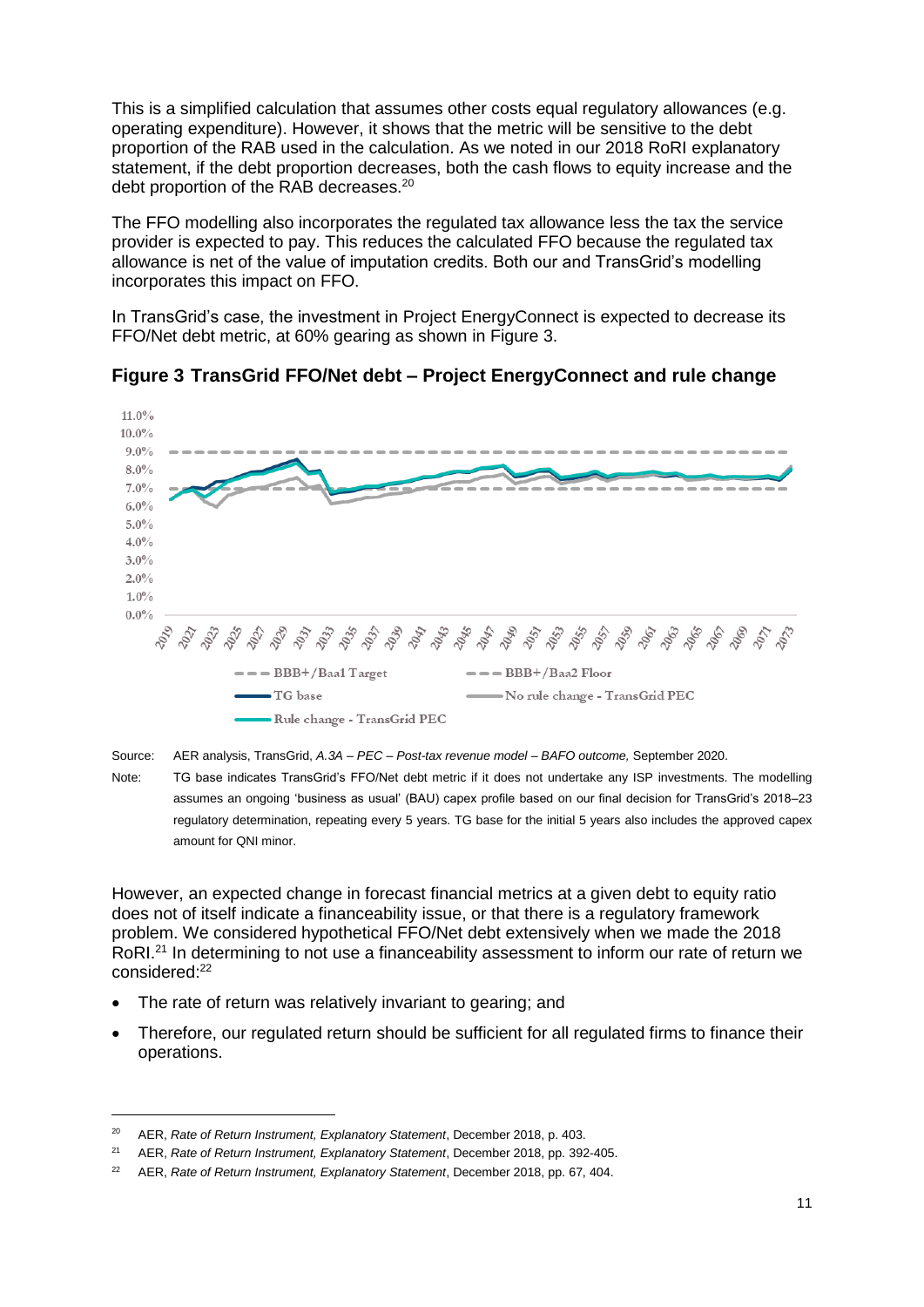## **Can financeability issues be addressed under the current economic regulatory framework?**

#### *How might financeability concerns be addressed by service providers?*

We consider regulated firms can and will vary their capital structures and choose to target a credit rating based on their specific financial position and objectives.

Table 1 above updates Table 4 from page 65 of the RoRI explanatory statement with 2019 and 2020 gearing data added. It shows there appears to be no single efficient gearing ratio and firms we examined in making the 2018 RoRI have carried debt levels of between 45% and 80% between 2009 and 2020.<sup>23</sup> The firms with predominantly regulated assets, AusNet Services (AST) and Spark Infrastructure (SKI), have carried debt levels between 51% and 52% and 70% respectively over this period.<sup>24</sup>

We also examined the credit ratings of a number of regulated firms in making the 2018 RoRI. While we set a BBB+ benchmark, the data implies there is no single efficient credit rating and not all firms will operate at a BBB+ rating. Table 25 from the 2018 RoRI explanatory statement shows firms we regulate have carried BBB-, BBB, BBB+, and Acredit ratings between 2009 and 2018.<sup>25</sup> Currently, firms we regulate have credit ratings ranging from BBB to A- with a median of BBB+.<sup>26</sup>

This data indicates there appears to be a range of options regulated firms take to optimise their overall capital structure and to make regulatory investments financeable. It also appears the firms we regulate have been able to manage their capital structure and cash flows to maintain investment grade credit ratings.

We note on 9 October 2020 ElectraNet was downgraded by Moody's Investor Services from Baa1 (roughly equivalent to S&P BBB+) to Baa2 (roughly equivalent to S&P BBB).<sup>27</sup> We recommend that the AEMC should obtain a copy of the Moody's notice and review the reasons for the downgrade including the impact of choices made by ElectraNet.

To examine what TransGrid might do to improve its financial metrics, we have forecast TransGrid's regulatory cash flows including all actionable ISP projects, with a combined investment value of approximately \$5.9 billion (\$nominal). Based on this analysis it appears TransGrid will broadly maintain an FFO/Net debt financial metric consistent with its current credit rating if it adopts a gearing of around 55% debt to 45% equity. This is within the gearing range regulated firms have operated at over the past 5 years as shown in Table 1. TransGrid's FFO/Net debt at 55% gearing is shown below in [Figure 4.](#page-12-0)

<sup>&</sup>lt;sup>23</sup> Calculations are based on the market value of equity and book value of debt, treat hybrid securities as 100% debt, and treat shareholder loan notes as 100% equity.

<sup>&</sup>lt;sup>24</sup> Calculations are based on the market value of equity and book value of debt, treating hybrid securities as 100% debt, and treating shareholder loan notes as 100% equity.

<sup>25</sup> AER, *Rate of Return Instrument Explanatory Statement*, December 2018, pp. 284-285.

<sup>&</sup>lt;sup>26</sup> AER analysis based on data sourced from Bloomberg on 10 November 2020.

<sup>27</sup> Moody's Investors Service, *Rating Action: Moody's downgrades ElectraNet to Baa2; outlook stable*, 9 October 2020.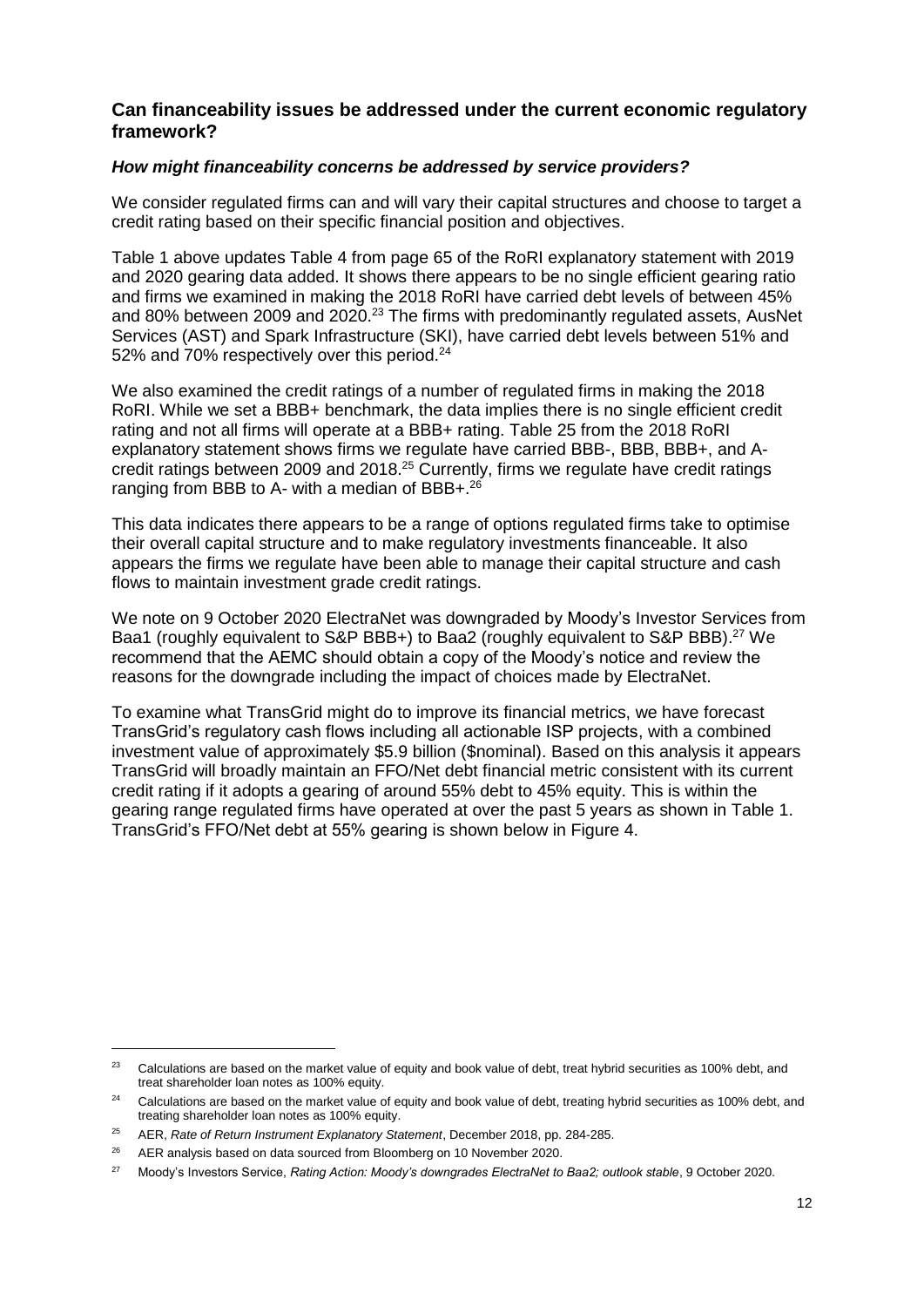

# <span id="page-12-0"></span>**Figure 4 TransGrid FFO/Net debt – all actionable ISP projects at 55% gearing**

- Source: AER analysis; AER, *TransGrid – Post-tax revenue model – 2020–21 RoD update – QNI contingent project,* April 2020; TransGrid, *A.3A – PEC – Post-tax revenue model – BAFO outcome,* September 2020; AEMO & TransGrid, *Attachment A – PACR Market Benefit Calculations*, February 2020; TransGrid, *PADR – Net Present Value Model*, January 2020; AEMO, *2020 ISP Transmission Outlook – Central-West Orana REZ*, July 2020; AEMO & TransGrid, *Victoria to New South Wales Interconnector West (VNI West) Regulatory Investment Test for Transmission Project Specification Consultation Report (PSCR)*, December 2019.
- Note: TG base indicates TransGrid's FFO/Net debt metric if it does not undertake any ISP investments. The modelling assumes an ongoing 'business as usual' (BAU) capex profile based on our final decision for TransGrid's 2018–23 regulatory determination, repeating every 5 years. TG base for the initial 5 years also includes the approved capex amount for QNI minor.

The above figure shows that beyond the late-2030s TransGrid could sustain higher gearing than 55%, although we note any change to its return on equity will impact this as may any further ISP investments

We have also forecast ElectraNet's cash flows including its current contingent projects and Project EnergyConnect. Based on this analysis it appears ElectraNet will maintain a FFO/Net debt metric consistent with its current credit rating at 60% debt to 40% equity. This is shown below in [Figure 5.](#page-13-0)

The results imply if there is an issue with financeability it appears to be specific to firm circumstances and choices rather than a broader issue requiring a regulatory response or rule change.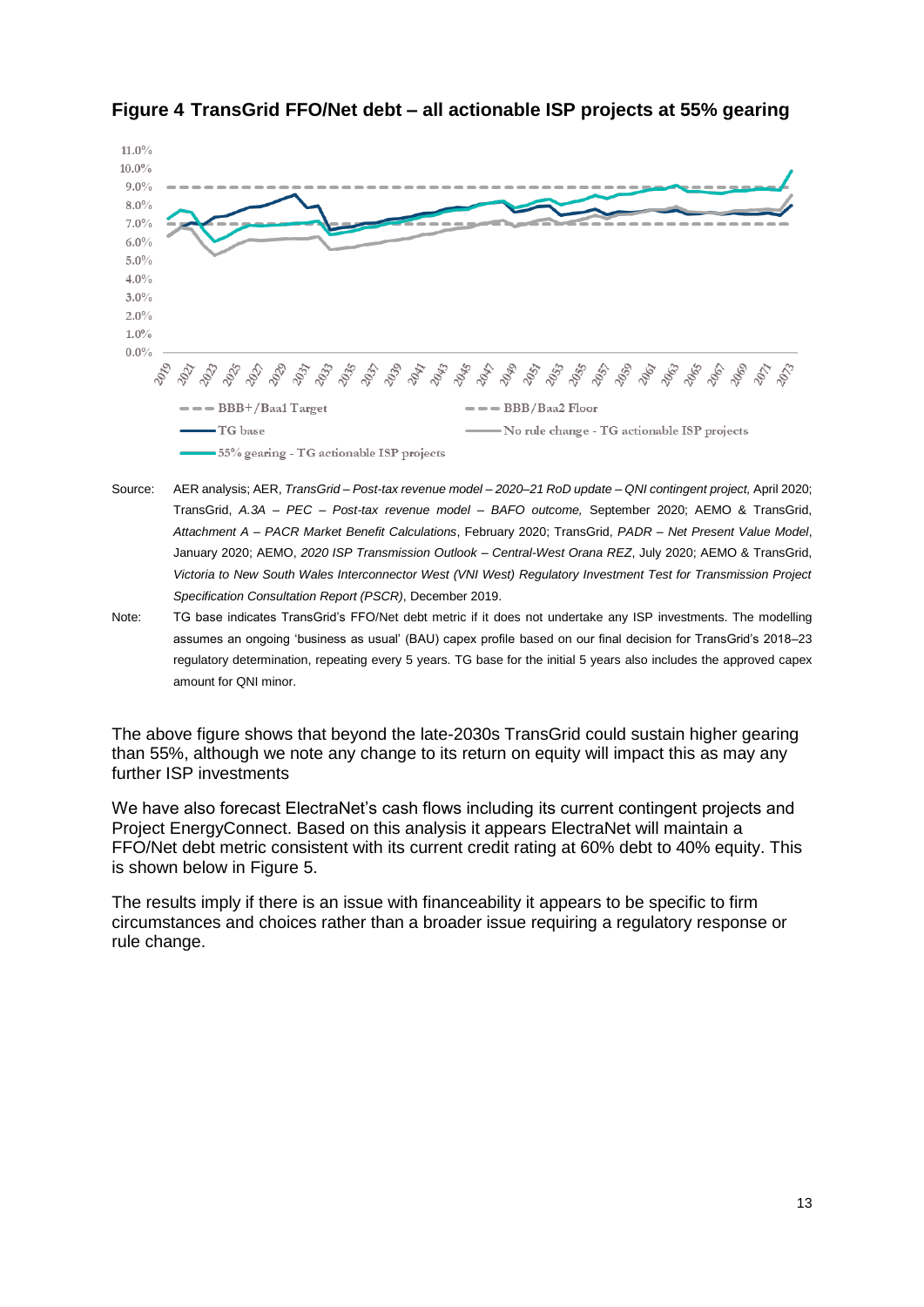

# <span id="page-13-0"></span>**Figure 5 ElectraNet FFO/Net debt – approved contingent projects and Project EnergyConnect**

Source: AER analysis; AER, *ElectraNet – Final decision – Post tax revenue model – 2020–21 RoD Update – Eyre Peninsula contingent project,* September 2020; ElectraNet, *Project EnergyConnect PTRM*, September 2020.

Note: EN base indicates ElectraNet's FFO/Net debt metric if it does not undertake its ISP investment. The modelling assumes an ongoing 'business as usual' (BAU) capex profile based on our final decision for ElectraNet's 2018–23 regulatory determination, repeating every 5 years. EN base for the initial 5 years of modelling includes ElectraNet's approved 'Main Grid System Strength' and 'Eyre Peninsula' contingent projects capex.

# *How might financeability concerns be addressed by the AER?*

While we consider service providers should manage financeability issues where possible, the AEMC's consultation paper asked what the AER might do to address any financeability issues under the current rules. Things the AER might do to impact financeability financial metrics include:

- Changing benchmark gearing at the next RoRI review to be completed in 2022
- Changing the regulatory depreciation allowance.

While reducing gearing will make hypothetical financial metrics better, we note our prior analysis indicates it slightly reduces overall cash flows.<sup>28</sup>

While we have some flexibility in relation to regulatory depreciation, it is important that it is linked to economic principles to prevent distortions. The rules require depreciation schedules to reflect the nature of the assets over their economic lives.<sup>29</sup> Accordingly, we consider depreciation profiles should largely reflect the decrease in the real value of regulatory assets through time.

We also determine other regulatory parameters that have a material impact on financial metrics, particularly our estimate of expected inflation and the return on equity. We are presently finalising our review of inflation and we have indicated a proposed position that would result in higher cash flows for the businesses we regulate. The inflation method must

<sup>28</sup> AER, *Rate of Return Instrument, Explanatory Statement*, December 2018, pp. 403-404.

<sup>29</sup> NER, cl. 6A.6.3(b)(1).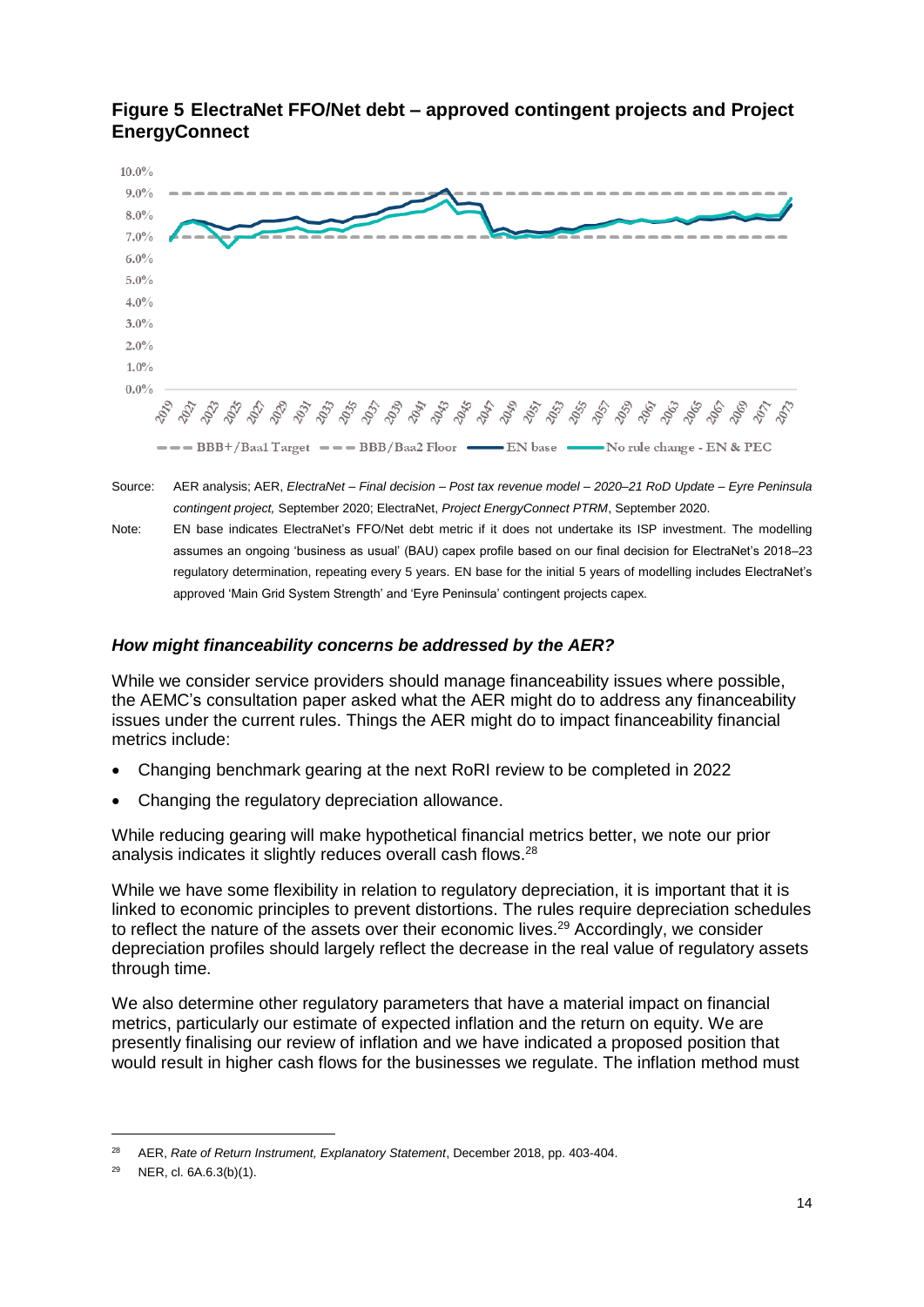provide the best estimate of inflation and the return on capital should reflect the efficient financing costs of the regulatory investment.<sup>30</sup>

## **Does it appear a rule change is required, and what are the risks if a rule change does not proceed?**

For the reasons set out above, we do not consider the case has been made for the rule change. We do not consider either service provider has made the case they cannot efficiently finance the ISP investments, or recover their efficient costs when ISP investments are included in the RAB, under the current rules.

The financing challenges service providers face on large investments is not unique and is faced by other firms with revenue streams that increase with inflation. For example, toll roads in Australia typically have charges increased by CPI, although they may also have a minimum level of increase where inflation falls below a certain point.<sup>31</sup> These challenges are also not unique to Australian firms.

However, we acknowledge there is some risk the ISP projects will not go ahead absent the rule change as the investment decision is for the TNSP and their investors. This would result in the net benefits from these projects not being realised.

A broader framework issue is whether other parties should be permitted to invest in regulated infrastructure if the service providers do not do so.

## **Are there preferable rule changes to provide flexibility to allow the AER to take financeability into account in its regulatory determinations?**

If the AEMC does consider a change is warranted, an alternative is to move to as incurred depreciation but continue RAB indexation. This would be consistent with the depreciation approach we use for distribution assets. This change would remove the cash flow dip that is evident during the construction stage of ISP projects and avoids the broader consequences of the proposed rule change. This is demonstrated in [Figure 6.](#page-15-0) It also retains the current 'real return' framework meaning consumer prices continue to move with inflation.

However, in our view this would still require a separate RAB for the ISP investments of each service provider. We consider a rule change to facilitate as incurred depreciation for ISP investments is desirable for clarity.

We note the as incurred depreciation rule change results in consumers paying regulatory depreciation on investments for several years before projects are commissioned. We think it is undesirable for consumers to pay for the cost of an asset before it is placed in service and note this is more of a problem for transmission than for distribution given the greater time taken to commission transmission projects. For this reason we consider this change should only be made if the AEMC is satisfied of the need.

<sup>30</sup> NER, cl. 6A.5.3(b)(1) and NEL, s. 7A(5).

<sup>31</sup> Zheng, Li and Hensher, D. A,, *Toll Roads in Australia: An Overview of Characteristics and Accuracy of Demand Forecasts*, Transport Reviews, 30-5, 541-569, pp 546-547, 565.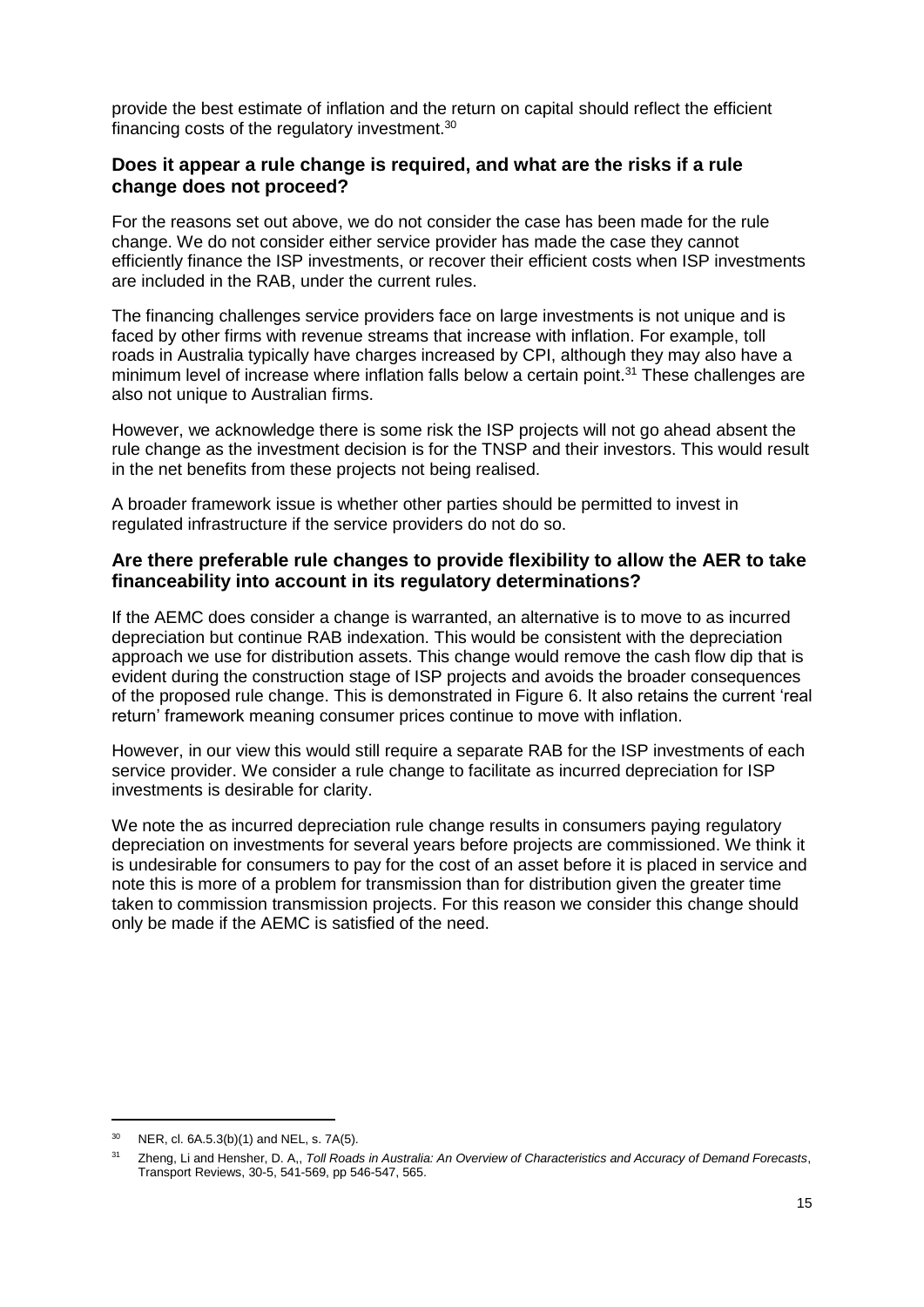

# <span id="page-15-0"></span>**Figure 6 TransGrid FFO/Net debt – all actionable ISP projects and as incurred rule change only**

- Source: AER analysis, AER, *TransGrid – Post-tax revenue model – 2020–21 RoD update – QNI contingent project,* April 2020; TransGrid, *A.3A – PEC – Post-tax revenue model – BAFO outcome,* September 2020; AEMO & TransGrid, *Attachment A – PACR Market Benefit Calculations*, February 2020; TransGrid, *PADR – Net Present Value Model*, January 2020; AEMO, *2020 ISP Transmission Outlook – Central-West Orana REZ*, July 2020; AEMO & TransGrid, *Victoria to New South Wales Interconnector West (VNI West) Regulatory Investment Test for Transmission Project Specification Consultation Report (PSCR)*, December 2019.
- Note: TG base indicates TransGrid's FFO/Net debt metric if it does not undertake any ISP investments. The modelling assumes an ongoing 'business as usual' (BAU) capex profile based on our final decision for TransGrid's 2018–23 regulatory determination, repeating every 5 years. TG base for the initial 5 years also includes the approved capex amount for QNI minor.

# **Transitional issues if a rule change went ahead**

-

As part of their proposed rule change, TransGrid and ElectraNet have requested transitional provisions apply to Project EnergyConnect and VNI minor that are currently undergoing (or expected to undergo) the AER's contingent project application process.<sup>32</sup> The purpose of such a transitional provision would be to allow for any rule change to apply to ISP investments that have been approved as part of the AER's contingent project process prior to the rule change coming into effect. We consider that, in the event the AEMC decides a rule change is necessary, transitional provisions should be in place to apply the rule change to Project EnergyConnect given the size of the investment.<sup>33</sup> However, the AEMC may wish to examine whether transitional provisions are required for smaller ISP projects, such as VNI minor, where it would not be expected to have a material impact on TransGrid's FFO/Net debt metric. Transitional provisions would be similarly required in the event of an alternative rule change, different to the one proposed by TransGrid and ElectraNet.

<sup>32</sup> TransGrid, *Rule change proposal – Making ISP projects financeable*, September 2020, pp. 19–20; ElectraNet, *Rule change proposal – Making ISP projects financeable*, October 2020, p. 28. Project EnergyConnect has commenced the contingent project process, while VNI minor has not yet commenced this process.

<sup>33</sup> For comparison, our analysis indicates that based on TransGrid's contingent project proposal, under the proposed rule change, there would be additional revenue of \$67.2 million (\$nominal) that TransGrid would be entitled to recover over the remaining three years of the current 2018–23 regulatory period.